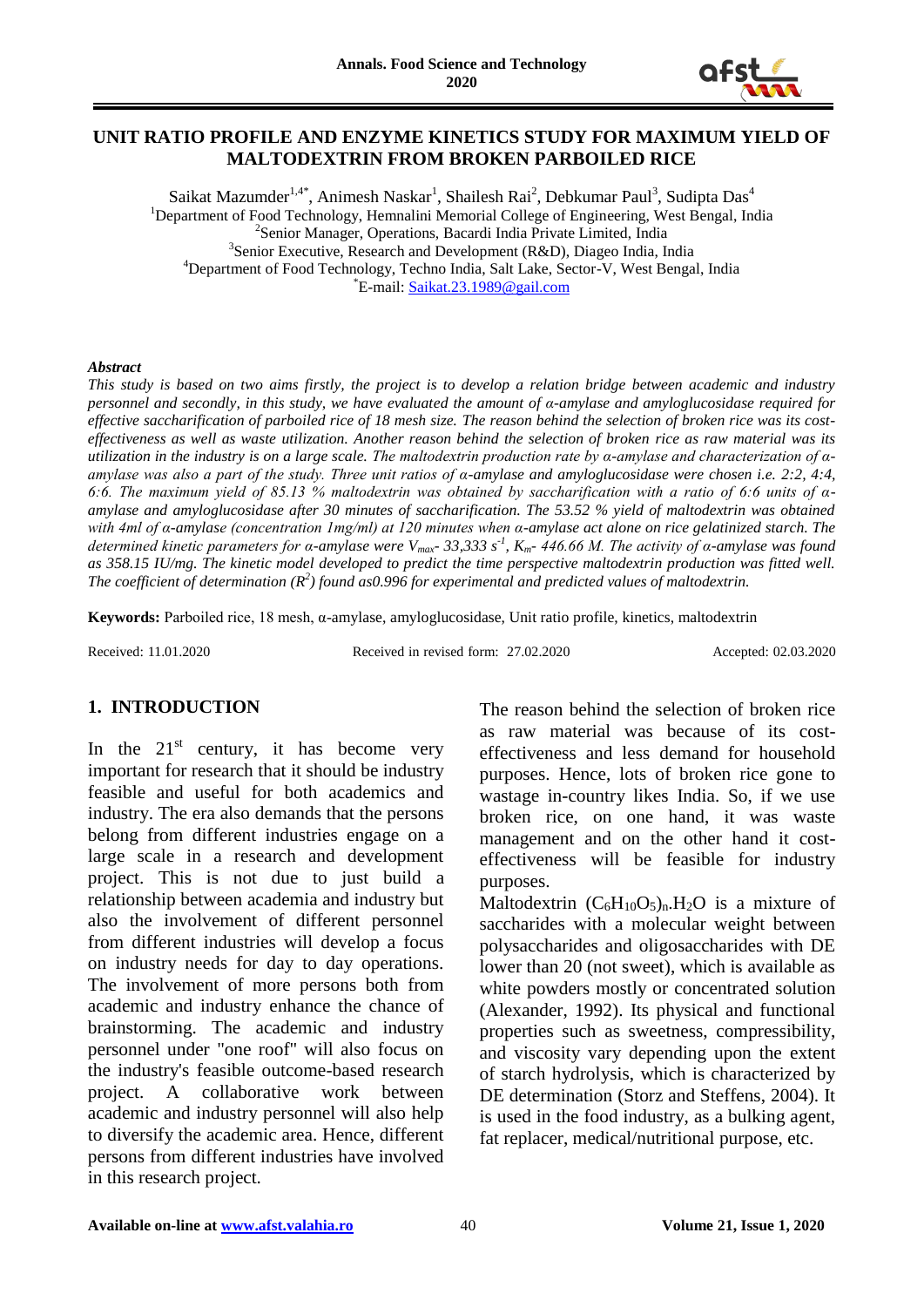

Rice starch granules (with diameters of ca. 5 μm) consist of two  $α$ -D glucose polymers: nearly linear amylose and the highly branched amylopectin. Within starch granules, three different regions are distinguished, i.e. alternating amorphous (low electron density) and semi-crystalline growth rings (thickness 120-400 nm). The latter consist of crystalline (high electron density) and amorphous (low electron density) lamellae with a repeat distance of 9-11 nm (Cameron and Donald, 1993). Crystalline lamellae result from double helix formation of amylopectin side-chain chains which aggregate to form crystals, whereas amorphous lamellae mainly contain amorphous amylopectin branch points (Donald et. al., 1999).

Enzymatic hydrolysis of starch has distinct advantages compared to the acid process. There is no need to remove salts formed during acid neutralization and due to wider pH range and lower temperatures this process is more economic and control of the process is easier too (Haki and Rakshit, 2003). The major steps in the enzymatic conversion of starch are liquefaction and saccharification. In liquefaction, the enzyme hydrolyzes the  $\alpha$ -1, 4glycosidic bonds in starch, whereby the viscosity of the gel rapidly decreases and maltodextrins are produced. When maltodextrins are saccharified by further hydrolysis using glucoamylase or fungal αamylase, a variety of sweeteners can be produced (www.novozymes.com, Placido the , 2005).

Starch can be saccharified by two enzymes such as  $\alpha$ -amylase and amyloglucosidase. Alpha-amylase (EC 3.2.1.1), hydrolyzes the internal α-1, 4 linkages in starch in a random fashion leading to the formation of soluble maltodextrins, maltose, and glucose. This enzyme is extensively used in starch liquefaction, brewing, food, paper, textile and pharmaceutical industries (Rasiah and Rehm. 2009; Rajagopalan and Krishnan, 2008; Gangadharan et. al., 2008; Thippeswamy et. al., 2006, Akpan et. al., 2004). Amyloglucosidase (EC 3.2.1.3), (AMG; also called glucoamylase, sometimes referred to as γ-amylase in the past) is a natural side activity of many amylase preparations, but it can also be obtained in a purer form from specialized Aspergillus strains. AMG breaks down starch into its smallest subunits, namely glucose, and in contrast to α-amylase it does not stop at the branching points of amylopectin. Thus, it is important to have a thorough knowledge as is possible of the performance characteristics of enzymes if they are to be used most efficiently. The kinetic parameters  $V_{\text{max}}$  and  $K_{\text{m}}$  should, therefore, be determined.

The objective of the study was the optimization of saccharification time and unit profile for the production of maltodextrin by α-amylase and amyloglucosidase as well as characterization of the enzyme  $(α-amylase)$  was also considered.

# **2. MATERIALS AND METHODS**

# **2.1 Collection and preparation of raw material**

Broken parboiled rice was collected from the local market of Kolkata. The rice samples were ground in a ball mill and ground samples were separated by a sieve shaker based on their particle mesh size. Rice flour with particle size of18 meshes was used for further experiments as it was found earlier, best maltodextrin producing particle size (Mazumder and Bera. 2013). In this study, gelatinization of rice was done at 103421 Pa for 30 minutes because earlier it was found as the best condition for gelatinization (Mazumder and Bera. 2013).

#### **2.2 Characterization of α-Amylase 2.2.1 Determination of α-amylase activity**

α- amylase was determined by dinitrosalicylic acid method. Freeze-dried α- amylase, Siga Aldrich, US was used for this purpose. It was dissolved in Tris buffer (pH 7.0).  $\alpha$ -amylase activity was determined by the procedure described by Sadasivam, and Manickam, (2005).

# *Methodology:*

The principle of  $\alpha$ -amylase activity was determined on the basis of the absorption of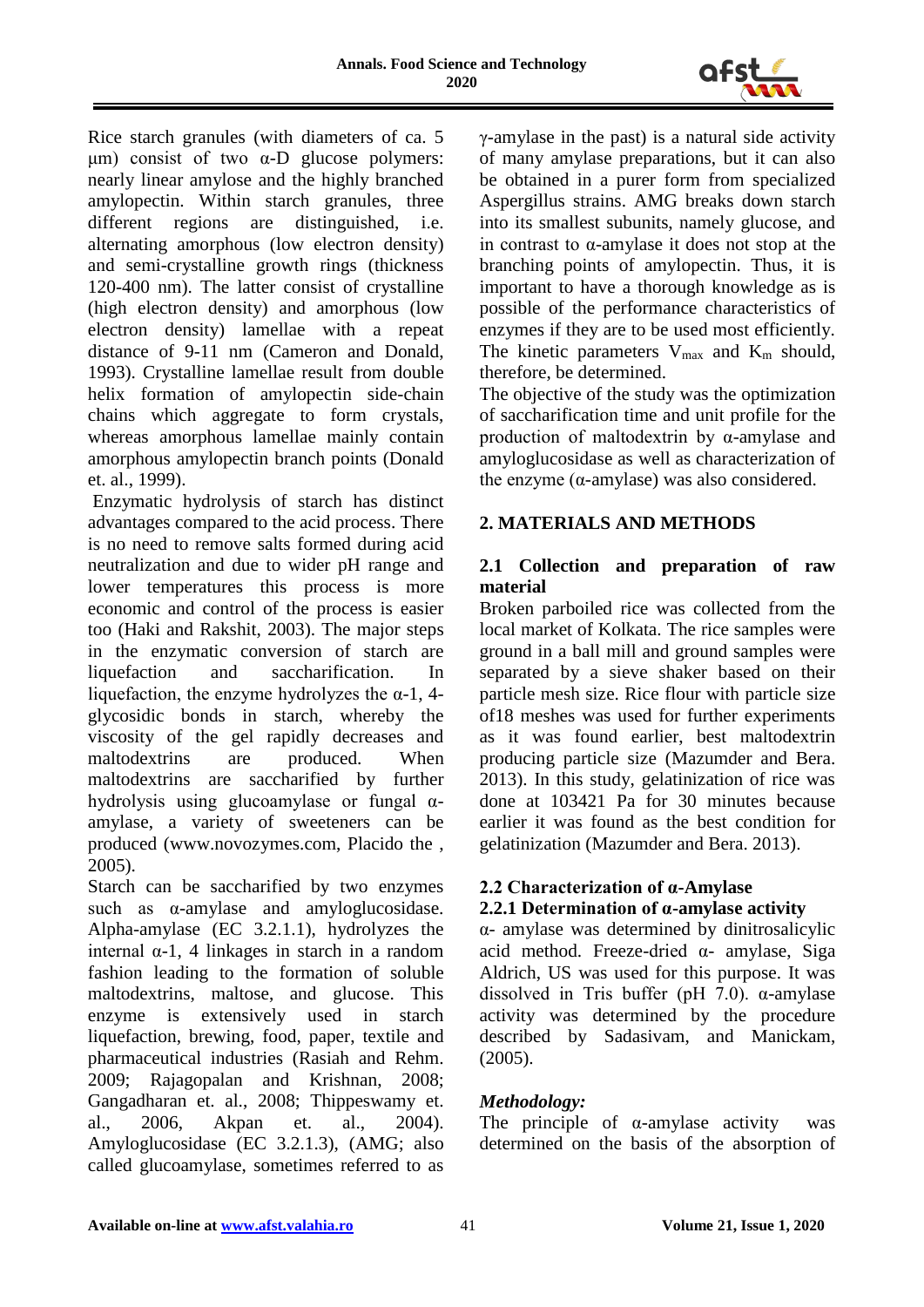

iodine within the helical structure to produce a blue colored complex colorimetrically.

#### *Preparation of iodine reagent:*

 1g iodine and 10g potassium iodide (KI) dissolved in water and volume make up done upto 500ml.

#### *Preparation of standard:*

 100 mg pure amylase was dissolved in 10ml 1N NaOH; volume make done upto 500ml.

# *Preparation of control:*

 1ml iodine reagent to 50ml volume make up with distilled water was used as a blank.

#### *Procedure:*

 100 mg of the powdered sample with 1ml of ethanol and 10ml 1N NaOH in a beaker and left for overnight soaking.

 Volume made up to 100 ml with distilled water.

 2.5 ml sample was discarded out from beaker and 20 ml distilled water with 3 drops 0.1% phenolphthalein was added separately in a conical flask.

 0.1N HCl was added dropwise until the pink colour just disappears.

 Then, 1ml iodine reagent was added and volume make done upto 50 ml and colour was measured in terms of absorbance read at 590 nm using the UV-Vis spectrophotometer (Perkin-Elmer, Singapore).

 The reference standard curve of different concentrations (20, 40, 60, 80 and 100 mg/ml) of the mixture.

# **2.2.2 Determination of kinetic parameters of α- amylase**

There are two approaches to this problem using either the reaction progress curve (integral method) or the initial rates of reaction (differential method). The use of either method depends on prior knowledge of the mechanism for the reaction and, at least approximately, the optimum conditions for the reaction. If the mechanism is known and complex then the

data must be reconciled to the appropriate model (hypothesis), usually by use of a computer-aided analysis involving a weighted least-square fit.

Many such computer programs are currently available and, if not, the programming skill involved is usually fairly low. If the mechanism is not known, initial attempts are usually made to fit the data to the Michaelis-Menten kinetic model.

Three ways in which the hyperbolic relationship between the initial rate of reaction and the initial substrate concentration.

$$
V = \frac{V_{\text{max}}[S]_0}{K_m + [S]_0}
$$

The above equation can be rearranged to give linear plots. Lineweaver-Burk (doublereciprocal) plot of  $1/v$  against  $1/[S]_0$  giving intercepts at  $1/V_{\text{max}}$  and  $-1/K_{\text{m}}$ .

$$
\frac{1}{V} = \frac{K_m}{V_{\text{max}}} \times \frac{1}{[S]_0} + \frac{1}{V_{\text{max}}}
$$

Where,

 $K_m$ -Kinetic activator constant  $(M)$  $V_{\text{max}}$ -Maximal velocity  $(S^{-1})$ [S]-Substrate concentration (mg/ml)

#### **2.3 Optimization of by α-Amylase concentration for saccharification**

2 g rice flour of 18 mesh size parboiled rice was taken in different four conical flasks and 200 ml distilled water was added in each of the flasks.

After autoclaving the flasks (103421 Pa for 30 minutes), the mass was neutralized using NaOH. Afterward, 1, 2, 3, and 4 ml of  $\alpha$ amylase solution (1mg/ml) prepared in Tris buffer was added in four conical flasks severally and placed in a water bath at 37°C for 15 minutes and samples withdrawn after 2, 5, 10, and 15 minutes interval and placed in boiling water bath for enzyme inactivation. Maltodextrin was determined by dinitrosalicylic acid method.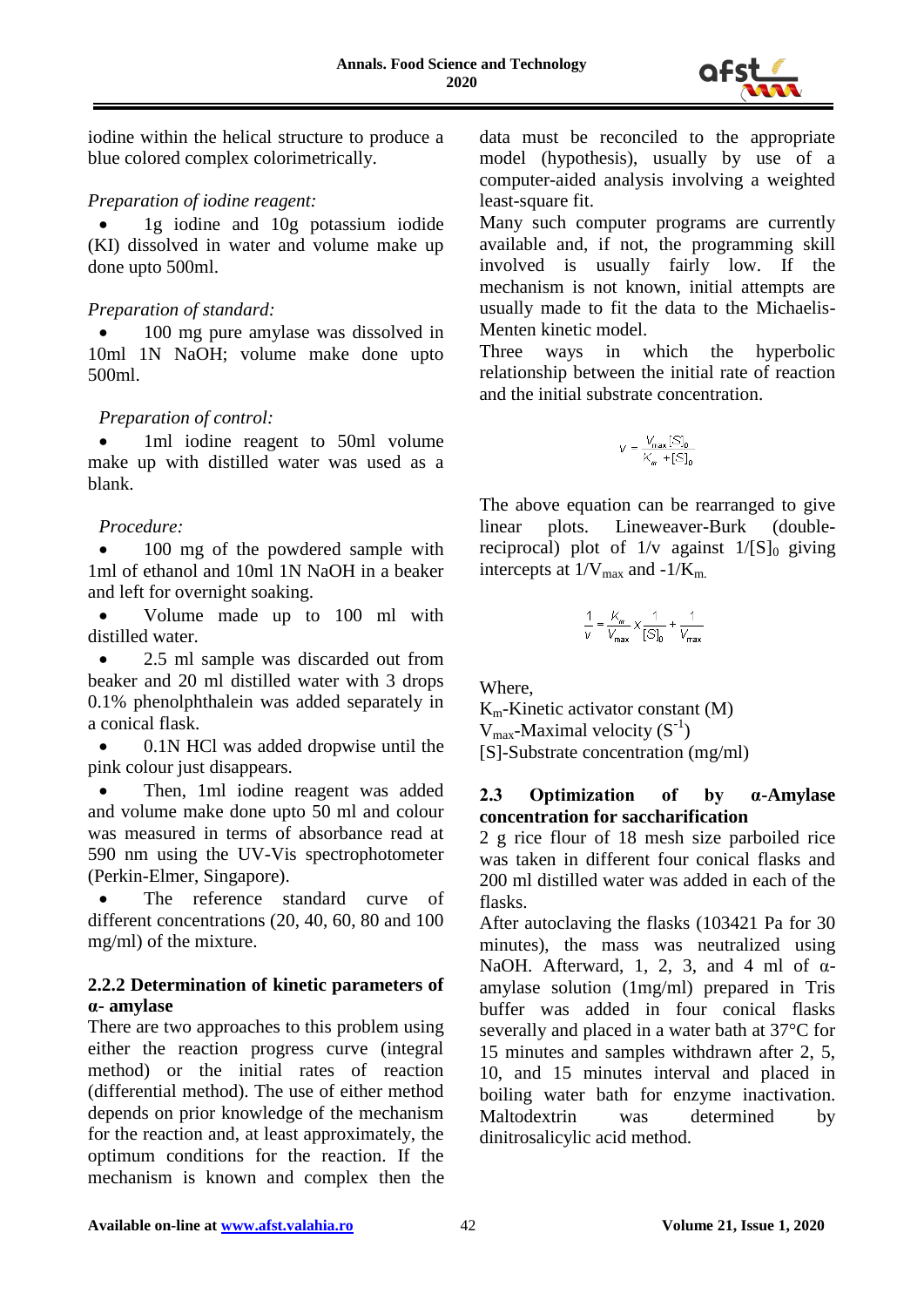

### **2.4 Determination of maltodextrin production rate by α-Amylase**

10 g, 18 mesh parboiled rice, and 100ml distilled water was taken in a conical flask and gelatinized at 103421 Pa for 30 minutes followed by cool down to  $30^{\circ}$  C and followed by neutralization of pH. After that, 4ml of alpha-amylase solution (concentration 1mg/ml) prepared in Tris buffer was added to the conical flask and placed in a water bath at  $37^\circ$ C for 2hrs, saccharified sample was picked up at 2, 5, 10, 15, 20, 25, 30, 40, 60, 75, 90, 105, 120 minutes in different test tube and placed in hot water for 2-3 minutes for inactivation of enzyme activity. Maltodextrin was determined using dextrose equivalent Dinitrosalicylic acid method as reported by Sadasivam, and Manickam, (2005).

#### **2.5 Optimization of saccharification time and unit profile for alpha-amylase and amyloglucosidase**

Optimization of saccharification time and enzyme unit profile was done based on variation of time (0 to 3h) and 2, 4, 6 enzyme unit (both for α-amylase and amyloglucosidase) basis. Amyloglucosidase extracted from *Aspergillus niger* was procured from Siga Aldrich, U.S.

2g, 18 mesh parboiled rice, and 100ml distilled water was taken thrice in three different conical flasks and gelatinized at 103421 Pa for 30 minutes followed by cool down to  $30^{\circ}$  C and

neutralization of pH. After that, 2:2, 4:4, 6:6 unit of α-amylase: amyloglucosidase solution prepared in Tris buffer was added to different conical flasks and placed in a water bath at  $37^{\circ}$ C for 3hrs, saccharified sample was picked up at 2, 5, 10, 15, 20, 30 minutes in different test tube and after 3 hrs sample from each of the conical flask was picked up and placed in hot water for 2-3 minutes for inactivation of enzyme.

# **3. RESULTS AND DISCUSSION**

# **3.1 Determination of α-amylase activity**

The $\alpha$ -amylase activity is defined as the amount or unit of enzyme that has to convert a certain amount of substrate (i.e. maltose) to product in a specified time frame (i.e. 5 minutes) under conditions of constant temperature  $(37^0C)$  and pH (7.0).

From the above standard maltose curve (Fig. 1) equation the calculated value of the activity is 358.15 IU/mg**.**

#### **3.2 Determination of kinetic parameters of enzyme**

From the above Lineweaver-Burk plot (Fig. 2) and using the Michaelis-Menten equation the calculated value of  $V_{\text{max}}$  and  $K_{\text{m}}$  is 33,333 s<sup>-1</sup>, 446.66 M, respectively. The regression coefficient was determined by following the straight-line equation using MS-Excel. The value of  $K_m$  indicates that the enzyme has a good affinity to the substrate i.e. maltose.



**Fig 1:Standard maltose curve**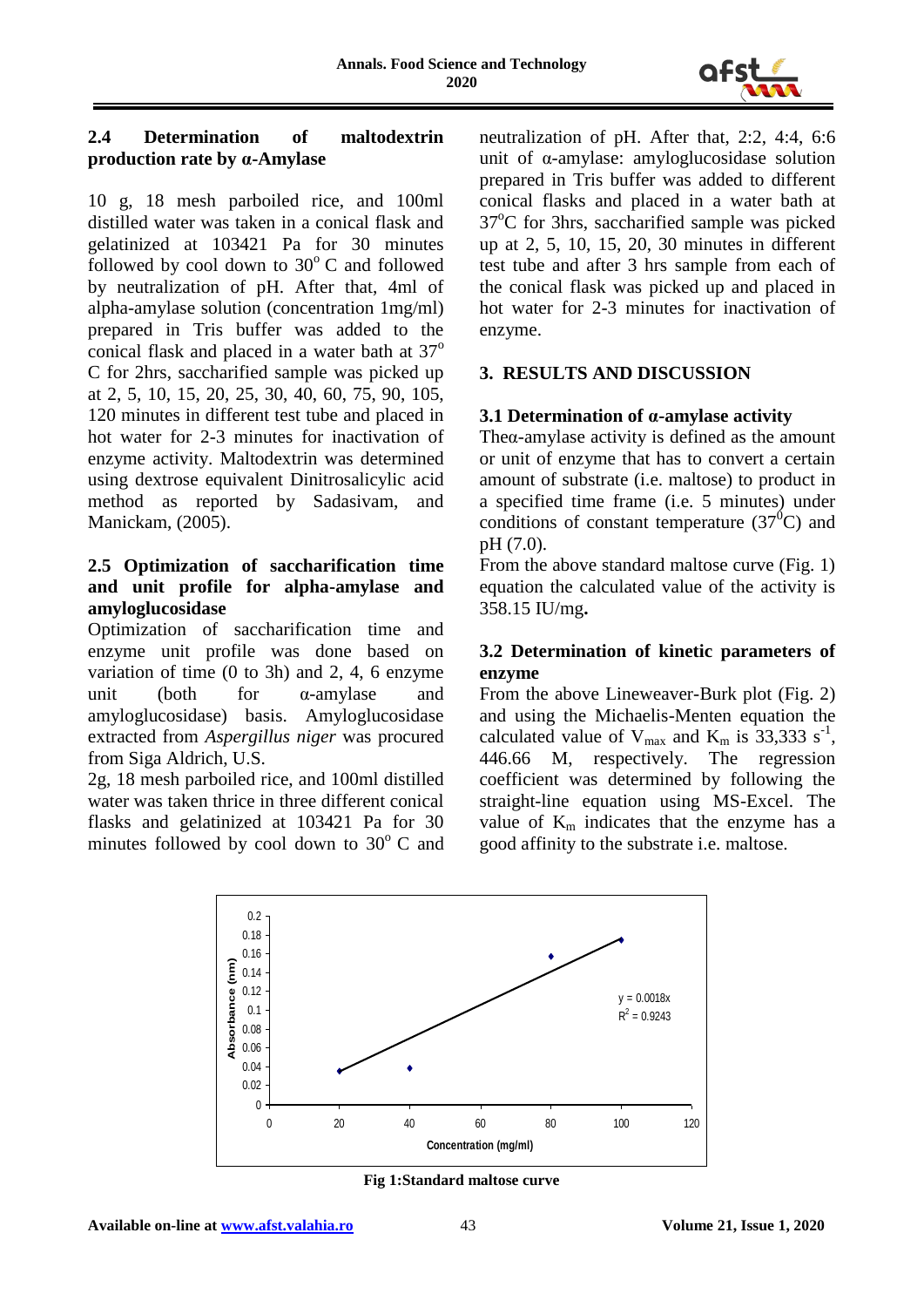



**Fig 2:Graphical presentation of the Michaelis-Menten equation** 



**Fig 3: Percentage of maltodextrin with respect to time from different volume of α-amylase**

# **3.3 Optimization of by α-Amylase concentration for saccharification**

The  $\alpha$ -amylase is used to break the glycoside bond of rice particles. It has been found that initially, the alpha-amylase volume makes a significant difference in maltodextrin production, but as the reaction process carried the difference in maltodextrin production by different added volume of alpha-amylase reduced, at the time 15 minutes the amount maltodextrin produced by 3ml and 4ml of alpha-amylase is same, the same result observed for 1ml and 2ml of alpha-amylase at the 15 minutes (Fig 3). So, it can be concluded that 4ml of alpha-amylase breaks down the linear linkages very quickly, whereas 3ml required some more time to that condition of linear bond breakage. Alpha-amylase addition volume has a significant effect on maltodextrin production concentration.

#### **3.4 Determination of maltodextrin production rate by α-amylase**

It is very important to predict the production of maltodextrin from optimized particle size i.e. 18 mesh parboiled rice. By the application of straight-line equation  $(Y=mX+C)$ , the percentage of the production rate of maltodextrin can be evaluated which is very helpful in the case of industrial application. From the standard curve of dextrose (Fig. 4) the values of produced maltodextrin at different

time interval has been calculated (Fig. 5).  $_{0.9}$  $0.8$ 0.7 Absorbance (nm)  $0.6$  $0.5$  $0.4$  $v = 0.374x + 0.070$  $0.3$  $R^2 = 0.995$  $0.2$  $0.1$  $\Omega$  $0.5$  $1.5$  $2.5$  $\overline{0}$  $\mathbf{1}$  $\overline{c}$ Dextrose concentratration (mg/ml)

**Fig 4: Standard curve of dextrose**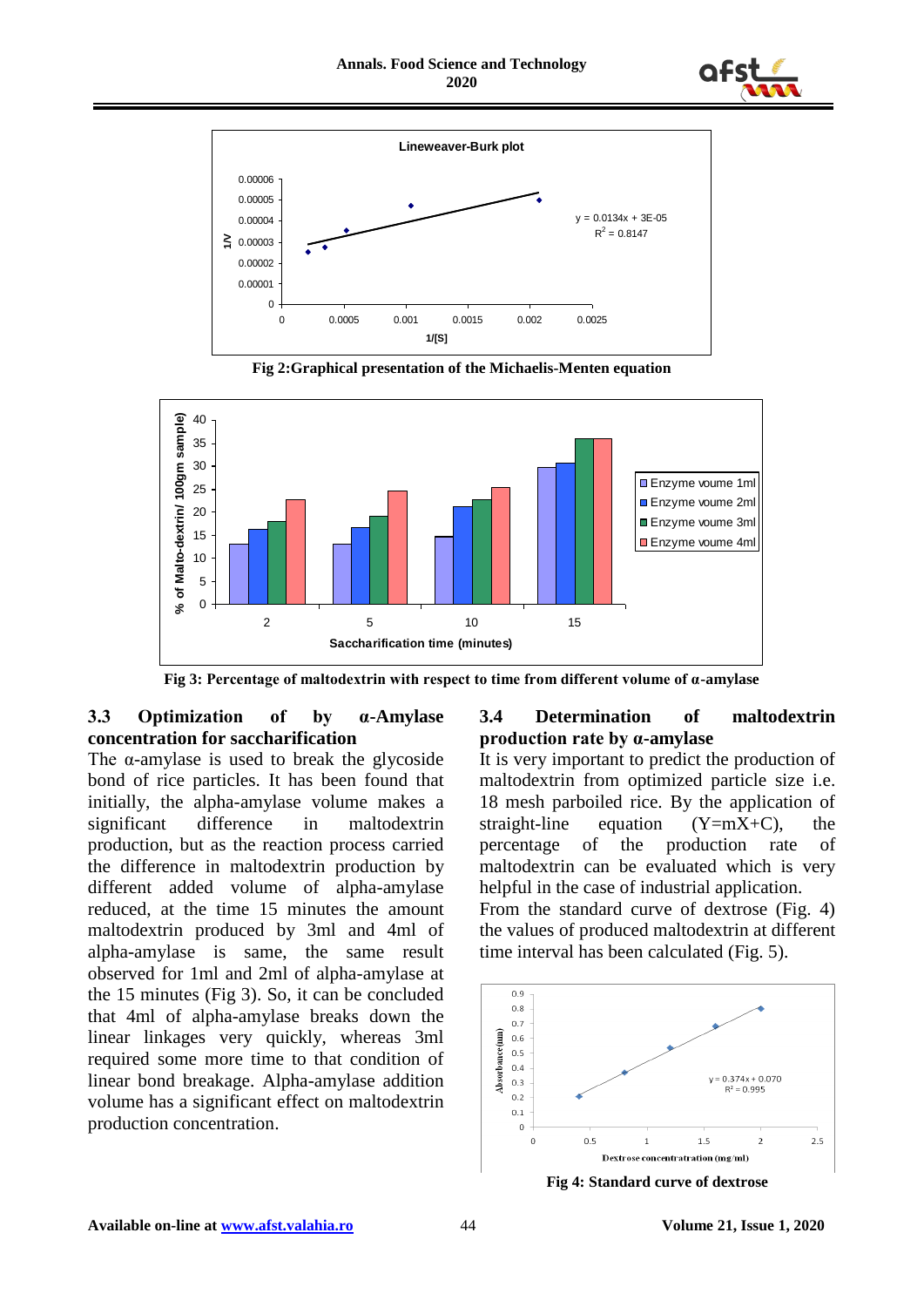



**Fig 5: Produced maltodextrin with respect to time**



**Fig 6:Production of maltodextrin per ml**



**Fig 7: Correlation of experimental and predicted value**

For the prediction of maltodextrin production at different time intervals an exponential model of experimental data has been generated using MS Excel. Using the equation from Fig. 6  $(y=23.645x^{0.8784})$  the value of maltodextrin can be predicted.

It is very important to justify the model which has been developed as Fig. 6. To justify the model the predicted and experimental values were correlated which is depicted as Fig. 7. This is very clear from Fig. 7, both values effectively correlate to each other where the correlation coefficient is very closer to  $1(R^2=0.996)$  Hence, It can be easily concluded that the equation  $(y=23.645x^{-0.8784})$  is very useful for the prediction of maltodextrin production at different times.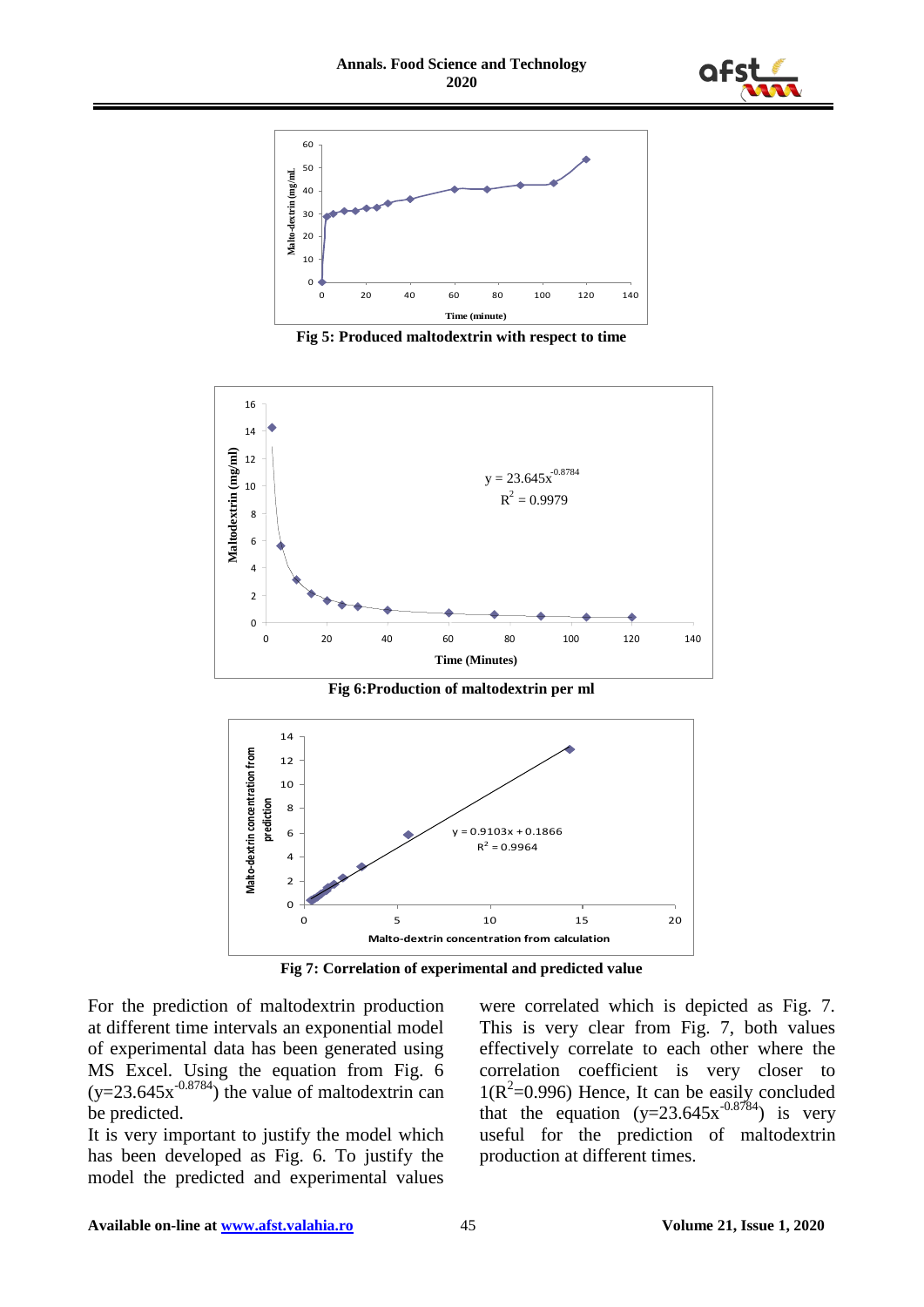



**Fig 8: Standard dextrose curve**

**Table 1:Percentage of maltodextrin production by different ratio of α-amylase and amyloglucosidase**

| Unit of $\alpha$ -amylase: | Time           | % Of maltodextrin/100g |
|----------------------------|----------------|------------------------|
| Unit of amyloglucosidase   | (Minute)       | sample                 |
| 2:2                        | 2              | 6.67                   |
| 2:2                        | $\overline{5}$ | 7.90                   |
| 2:2                        | 10             | 31.67                  |
| 2:2                        | 15             | 41.77                  |
| 2:2                        | 20             | 56.18                  |
| 2:2                        | 30             | 58.15                  |
| 2:2                        | 180            | 61.67                  |
|                            |                |                        |
| 4:4                        | $\overline{c}$ | 21.69                  |
| 4:4                        | 5              | 24.16                  |
| 4:4                        | 10             | 49.4                   |
| 4:4                        | 15             | 63.81                  |
| 4:4                        | 20             | 67.26                  |
| 4:4                        | 30             | 80.19                  |
| 4:4                        | 180            | 81.42                  |
|                            |                |                        |
| 6:6                        | $\overline{2}$ | 21.69                  |
| 6:6                        | $\overline{5}$ | 32.16                  |
| 6:6                        | 10             | 61.10                  |
| 6:6                        | 15             | 68.26                  |
| 6:6                        | 20             | 79.82                  |
| 6:6                        | 30             | 85.13                  |
| 6:6                        | 180            | 86.35                  |

#### **3.5 Optimization of saccharification time and unit profile for α-amylase and amyloglucosidase**

Production of maltodextrin was done based on the variation of enzyme unit profile. Using the equation of standard dextrose curve (Fig. 8) the value of maltodextrin production by different units of alpha-amylase and amyloglucosidase was calculated. The results (Table 1) indicate that with the increment in a ratio of enzymes the rate of production of maltodextrin increases and the production of the process almost comes

to end at 30 minutes as after 30 minutes there is a negligible increment maltodextrin production. It is also noticeable that when the enzyme ratio was increased from 2:2 to 4:4 then the difference between maltodextrin production rate is higher than the maltodextrin production rate when the enzyme ratio was increased from 4:4 to 6:6. So, it can be concluded that a 6:6 ratio can be used for the production of maltodextrin. This is pertinent to mention that the optimum ratio of two enzymes used in this process is indeed a novel approach. Most of the